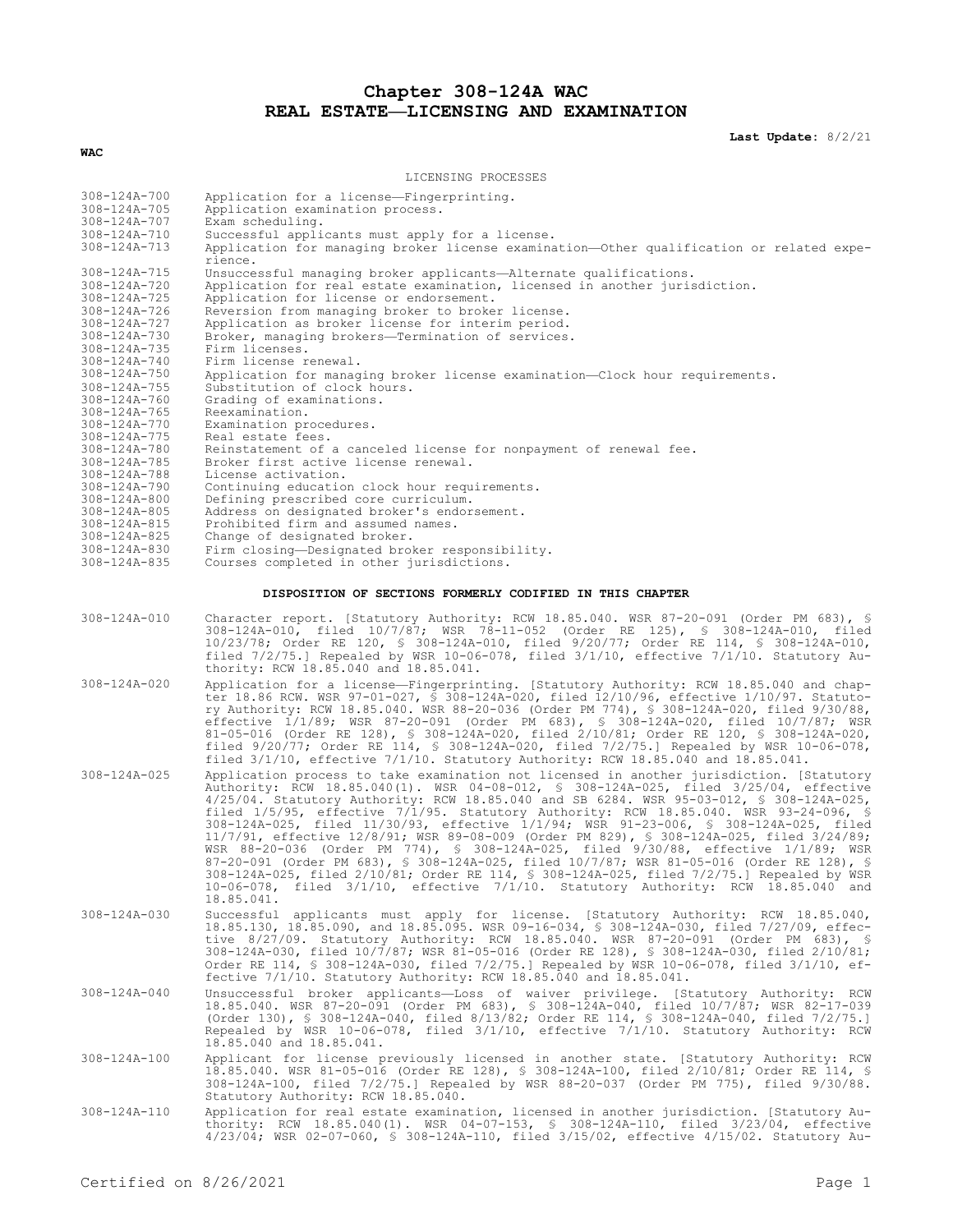thority: RCW 18.85.040 and SB 6284. WSR 95-03-012, § 308-124A-110, filed 1/5/95, effective 2/5/95. Statutory Authority: RCW 18.85.040. WSR 91-23-006, § 308-124A-110, filed 11/7/91, effective 12/8/91; WSR 88-20-037 (Order PM 775), § 308-124A-110, filed 9/30/88; WSR 87-20-091 (Order PM 683), § 308-124A-110, filed 10/7/87; WSR 81-05-016 (Order RE 128), § 308-124A-110, filed 2/10/81.] Repealed by WSR 10-06-078, filed 3/1/10, effective 7/1/10. Statutory Authority: RCW 18.85.040 and 18.85.041.

- 308-124A-115 Nonresident licenses—Expiration—Renewal. [Statutory Authority: RCW 18.85.040, 18.85.140 and 18.85.190. WSR 87-17-051 (Order PM 673), § 308-124A-115, filed 8/18/87, effective 10/1/87.] Repealed by WSR 88-20-037 (Order PM 775), filed 9/30/88. Statutory Authority: RCW 18.85.040.
- 308-124A-120 Application for license—Interim license. [Statutory Authority: RCW 18.85.040. WSR 98-01-107, § 308-124A-120, filed 12/17/97, effective 1/17/98; WSR 91-23-006, § 308-124A-120, filed 11/7/91, effective 12/8/91; WSR 88-20-036 (Order PM 774), § 308-124A-120, filed 9/30/88, effective 1/1/89; WSR 87-20-091 (Order PM 683), § 308-124A-120, filed 10/7/87; WSR 81-05-016 (Order RE 128), § 308-124A-120, filed 2/10/81.] Repealed by WSR 10-06-078, filed 3/1/10, effective 7/1/10. Statutory Authority: RCW 18.85.040 and 18.85.041.
- 308-124A-130 Salesperson, associate brokers—Termination of services. [Statutory Authority: RCW 18.85.040(1). WSR 08-14-034, § 308-124A-130, filed 6/23/08, effective 7/24/08. Statutory Authority: RCW 18.85.040. WSR 88-06-039 (Order PM 711), § 308-124A-130, filed 3/1/88; WSR 87-20-091 (Order PM 683), § 308-124A-130, filed 10/7/87; WSR 81-05-016 (Order RE 128), § 308-124A-130, filed 2/10/81.] Repealed by WSR 10-06-078, filed 3/1/10, effective 7/1/10. Statutory Authority: RCW 18.85.040 and 18.85.041.
- 308-124A-200 Corporate or copartnership applicants for licenses—Proof required. [Statutory Authority: RCW 18.85.040 and the Governor's Executive Order on Regulatory Improvement 97-02. WSR 99-03-042, § 308-124A-200, filed 1/14/99, effective 2/14/99. Statutory Authority: RCW 18.85.040. WSR 98-01-107, § 308-124A-200, filed 12/17/97, effective 1/17/98; WSR 90-23-039, § 308-124A-200, filed 11/15/90, effective 12/16/90; WSR 88-20-037 (Order PM 775), § 308-124A-200, filed 9/30/88. Statutory Authority: RCW 18.85.040, 18.85.140 and 18.85.190. WSR 87-17-051 (Order PM 673), § 308-124A-200, filed 8/18/87, effective 10/1/87. Statutory Authority: RCW 18.85.040. WSR 81-05-016 (Order RE 128), § 308-124A-200, filed 2/10/81; Order RE 114, § 308-124A-200, filed 7/2/75.] Repealed by WSR 10-06-078, filed 3/1/10, effective 7/1/10. Statutory Authority: RCW 18.85.040 and 18.85.041.
- 308-124A-205 Corporate license renewal—Proof required. [Statutory Authority: RCW 18.85.040. WSR 98-01-107, § 308-124A-205, filed 12/17/97, effective 1/17/98; WSR 87-20-091 (Order PM 683), § 308-124A-205, filed 10/7/87.] Repealed by WSR 10-06-078, filed 3/1/10, effective 7/1/10. Statutory Authority: RCW 18.85.040 and 18.85.041.
- 308-124A-210 Corporate or copartnership application for land development representative—Proof required. [Order RE 120, § 308-124A-210, filed 9/20/77; Order RE 114, § 308-124A-210, filed 7/2/75.] Repealed by WSR 87-20-091 (Order PM 683), filed 10/7/87. Statutory Authority: RCW 18.85.040.
- 308-124A-310 Salesman second renewal requirements. [Order RE 114, § 308-124A-310, filed 7/2/75.] Repealed by WSR 81-05-016 (Order RE 128), filed 2/10/81. Statutory Authority: RCW 18.85.040.
- 308-124A-400 License fees—Expiration—Renewal. [Order RE 114, § 308-124A-400, filed 7/2/75.] Repealed by Order RE 120, filed 9/20/77.
- 308-124A-410 Application for broker license examination—Two years sales experience. [Statutory Authority: RCW 18.85.040. WSR 87-20-091 (Order PM 683), § 308-124A-410, filed 10/7/87; WSR 81-05-016 (Order RE 128), § 308-124A-410, filed 2/10/81.] Repealed by WSR 10-06-078, filed 3/1/10, effective 7/1/10. Statutory Authority: RCW 18.85.040 and 18.85.041.
- 308-124A-420 Application for broker license examination, other qualification or related experience. [Statutory Authority: RCW 18.85.040 and SB 6284. WSR 95-03-012, § 308-124A-420, filed 1/5/95, effective 2/5/95. Statutory Authority: RCW 18.85.040. WSR 90-23-039, § 308-124A-420, filed 11/15/90, effective 12/16/90; WSR 88-20-037 (Order PM 775), § 308-124A-420, filed 9/30/88; WSR 87-20-091 (Order PM 683), § 308-124A-420, filed 10/7/87; WSR 81-05-016 (Order RE 128), § 308-124A-420, filed 2/10/81.] Repealed by WSR 10-06-078, filed 3/1/10, effective 7/1/10. Statutory Authority: RCW 18.85.040 and 18.85.041.
- 308-124A-422 Application for broker license examination—Clock hour requirements. [Statutory Authority: RCW 18.85.040 and chapter 18.86 RCW. WSR 97-01-027, § 308-124A-422, filed 12/10/96, effective 1/10/97. Statutory Authority: RCW 18.85.040 and SB 6284. WSR 95-03-012, § 308-124A-422, filed 1/5/95, effective 7/1/95. Statutory Authority: RCW 18.85.040. WSR 91-23-006, § 308-124A-422, filed 11/7/91, effective 12/8/91.] Repealed by WSR 10-06-078, filed 3/1/10, effective 7/1/10. Statutory Authority: RCW 18.85.040 and 18.85.041.
- 308-124A-425 Substitution of clock hours. [Statutory Authority: RCW 18.85.040 and SB 6284. WSR 95-03-012, § 308-124A-425, filed 1/5/95, effective 7/1/95. Statutory Authority: RCW 18.85.040. WSR 91-23-006, § 308-124A-425, filed 11/7/91, effective 12/8/91; WSR 88-20-037 (Order PM 775), § 308-124A-425, filed 9/30/88.] Repealed by WSR 10-06-078, filed 3/1/10, effective 7/1/10. Statutory Authority: RCW 18.85.040 and 18.85.041.
- 308-124A-430 Grading of examinations. [Statutory Authority: RCW 18.85.040(1). WSR 06-12-034, § 308-124A-430, filed 5/31/06, effective 7/1/06. Statutory Authority: RCW 18.85.040, [18.85].085, [18.85].090 and [18.85].095. WSR 91-07-029, § 308-124A-430, filed 3/14/91, effective 4/14/91. Statutory Authority: RCW 18.85.040. WSR 88-20-036 (Order PM 774), § 308-124A-430, filed 9/30/88, effective 1/1/89; WSR 86-11-011 (Order PM 595), § 308-124A-430, filed 5/12/86, effective 10/1/86.] Repealed by WSR 10-06-078, filed 3/1/10, effective 7/1/10. Statutory Authority: RCW 18.85.040 and 18.85.041.
- 308-124A-440 Reexamination. [Statutory Authority: RCW 18.85.040(1). WSR 04-08-012, § 308-124A-440, filed 3/25/04, effective 4/25/04. Statutory Authority: RCW 18.85.040. WSR 93-24-096, § 308-124A-440, filed 11/30/93, effective 1/1/94; WSR 88-20-036 (Order PM 774), § 308-124A-440, filed 9/30/88, effective 1/1/89; WSR 86-11-011 (Order PM 595), §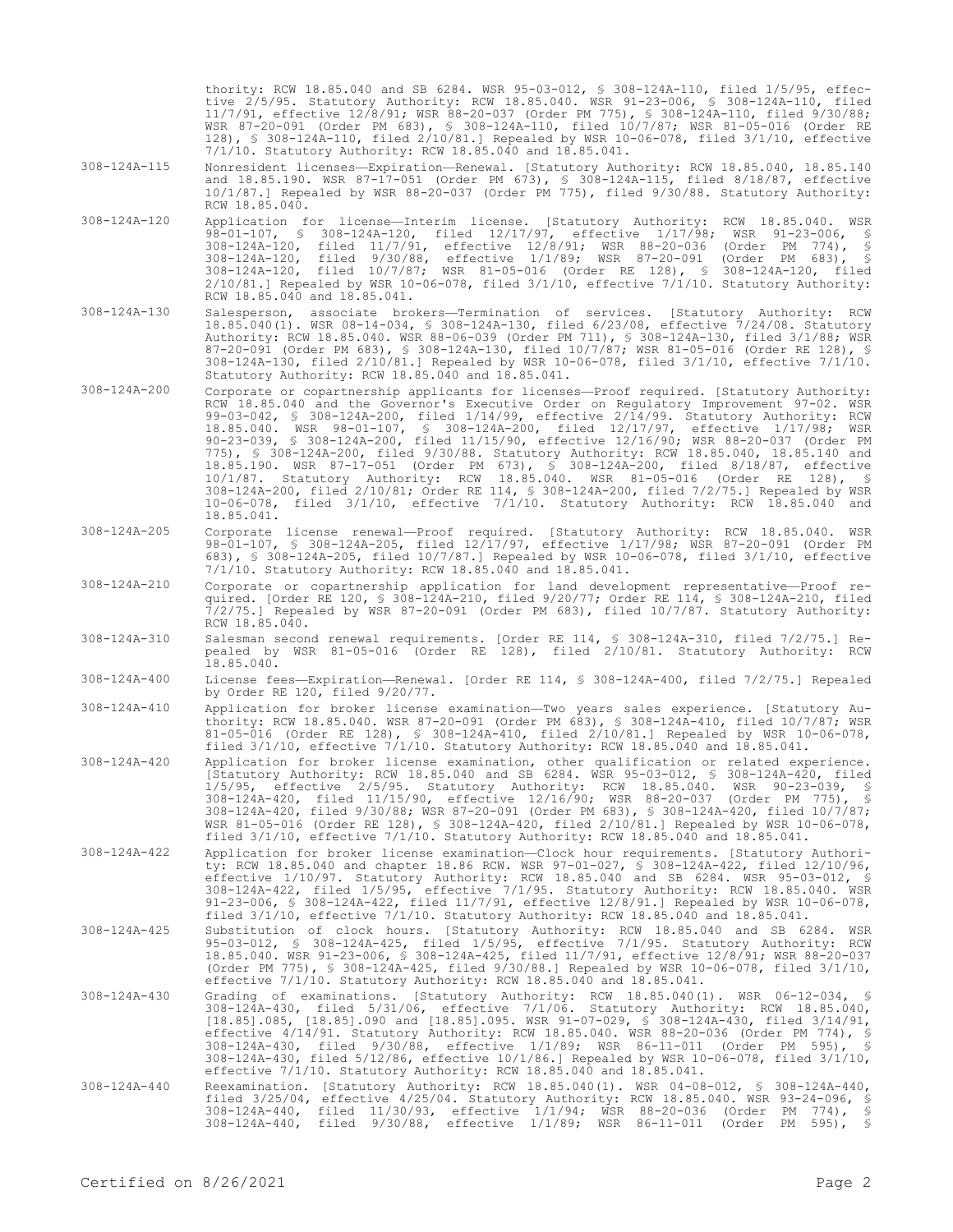308-124A-440, filed 5/12/86, effective 10/1/86.] Repealed by WSR 10-06-078, filed 3/1/10, effective 7/1/10. Statutory Authority: RCW 18.85.040 and 18.85.041.

308-124A-450 Examination procedures. [Statutory Authority: RCW 18.85.040(1). WSR 07-13-062, § 308-124A-450, filed 6/18/07, effective 7/19/07. Statutory Authority: RCW 18.85.040. WSR 93-24-096, § 308-124A-450, filed 11/30/93, effective 1/1/94; WSR 90-23-039, § 308-124A-450, filed 11/15/90, effective 12/16/90; WSR 87-20-091 (Order PM 683), § 308-124A-450, filed 10/7/87; WSR 86-11-011 (Order PM 595), § 308-124A-450, filed 5/12/86, effective 10/1/86.] Repealed by WSR 10-06-078, filed 3/1/10, effective 7/1/10. Statutory Authority: RCW 18.85.040 and 18.85.041.

308-124A-460 Real estate brokers and salespersons and land development representative fees. [Statutory Authority: RCW 18.85.040(1). WSR 05-12-057, § 308-124A-460, filed 5/26/05, effective 6/26/05. Statutory Authority: RCW 18.85.040(1), 43.24.086. WSR 02-03-057, § 308-124A-460, filed 1/10/02, effective 5/1/02. Statutory Authority: RCW 18.85.040 and the Governor's Executive Order on Regulatory Improvement 97-02. WSR 99-03-042, § 308-124A-460, filed 1/14/99, effective 7/1/99. Statutory Authority: RCW 18.85.040. WSR 93-24-096, § 308-124A-460, filed 11/30/93, effective 1/1/94; WSR 90-23-039, § 308-124A-460, filed 11/15/90, effective 12/16/90. Statutory Authority: RCW 18.85.220 and 43.24.086. WSR 90-02-048, § 308-124A-460, filed 12/29/89, effective 1/29/90. Statutory Authority: RCW 18.85.040. WSR 89-08-009 (Order PM 829), § 308-124A-460, filed 3/24/89. Statutory Authority: RCW 18.85.040, 18.85.140 and 18.85.190. WSR 87-17-051 (Order PM 673), § 308-124A-460, filed 8/18/87, effective 10/1/87.] Repealed by WSR 10-06-078, filed 3/1/10, effective 7/1/10. Statutory Authority: RCW 18.85.040 and 18.85.041.

308-124A-570 Reinstatement of a cancelled license for nonpayment of renewal fee. [Statutory Authority: RCW 18.85.040 and chapter 18.86 RCW. WSR 97-01-027, § 308-124A-570, filed 12/10/96, effective 1/10/97. Statutory Authority: RCW 18.85.040. WSR 91-23-006, § 308-124A-570, filed 11/7/91, effective 12/8/91.] Repealed by WSR 10-06-078, filed 3/1/10, effective 7/1/10. Statutory Authority: RCW 18.85.040 and 18.85.041.

308-124A-590 Salesperson first active license renewal—Post license requirements. [Statutory Authority: RCW 18.85.040 and SB 6284. WSR 95-03-012, § 308-124A-590, filed 1/5/95, effective 7/1/95.] Repealed by WSR 10-06-078, filed 3/1/10, effective 7/1/10. Statutory Authority: RCW 18.85.040 and 18.85.041.

308-124A-595 License activation. [Statutory Authority: RCW 18.85.040 and SB 6284. WSR 95-03-012, § 308-124A-595, filed 1/5/95, effective 7/1/95.] Repealed by WSR 10-06-078, filed 3/1/10, effective 7/1/10. Statutory Authority: RCW 18.85.040 and 18.85.041.

308-124A-600 Continuing education clock hour requirements. [Statutory Authority: RCW 18.85.040(1), 43.24.086. WSR 02-03-080, § 308-124A-600, filed 1/15/02, effective 2/15/02. Statutory Authority: RCW 18.85.040 and chapter 18.86 RCW. WSR 97-01-027, § 308-124A-600, filed 12/10/96, effective 1/10/97. Statutory Authority: RCW 18.85.040 and SB 6284. WSR 95-03-012, § 308-124A-600, filed 1/5/95, effective 2/5/95. Statutory Authority: RCW 18.85.040. WSR 91-23-006, § 308-124A-600, filed 11/7/91, effective 12/8/91.] Repealed by WSR 10-06-078, filed 3/1/10, effective 7/1/10. Statutory Authority: RCW 18.85.040 and 18.85.041.

308-124A-605 Defining prescribed core curriculum. [Statutory Authority: RCW 18.85.040(1), 43.24.086. WSR 02-03-080, § 308-124A-605, filed 1/15/02, effective 2/15/02.] Repealed by WSR 10-06-078, filed 3/1/10, effective 7/1/10. Statutory Authority: RCW 18.85.040 and 18.85.041.

308-124A-787 Previously licensed salesperson—First active renewal. [Statutory Authority: RCW 18.85.040 and 18.85.041. WSR 10-06-078, § 308-124A-787, filed 3/1/10, effective 7/1/10.] Repealed by WSR 14-16-054, filed 7/29/14, effective 8/29/14. Statutory Authority: RCW 18.85.041.

## **LICENSING PROCESSES**

**WAC 308-124A-700 Application for a license—Fingerprinting.** (1) New applicants applying for their first broker's license under chapter 18.85 RCW will be required to submit to a fingerprint background check with the department's authorized vendor.

(2) Applicants applying for their first managing broker's license using alternative qualifications will be required to submit to a fingerprint background check with the department's authorized vendor.

(3) Fingerprint background checks are required for every active renewal every six years. If the department background check was within the last six years, then no new background check is required to activate a license.

(4) An application submitted without the required fingerprint background check is considered incomplete.

(5) When fingerprints are rejected, the licensee or applicant must follow the authorized vendor's procedures for resubmitting fingerprints within twenty-one calendar days. Failure to follow the vendor's fingerprint procedures within twenty-one days will result in a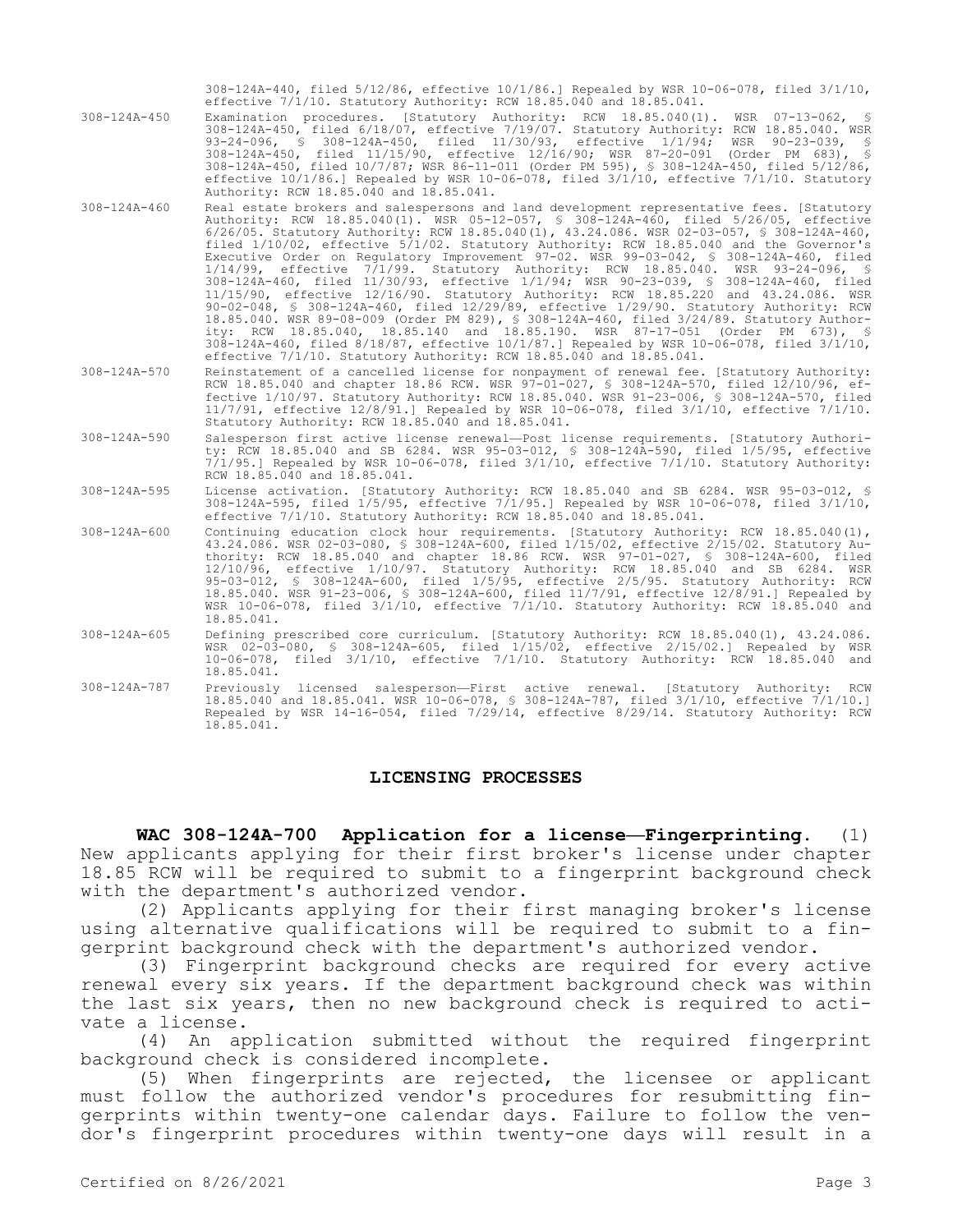suspension of the real estate license until the vendor's fingerprint procedures are followed. The licensee or applicant will be responsible for any additional fees due.

[Statutory Authority: RCW 18.85.171 and 18.85.191. WSR 18-03-008, § 308-124A-700, filed 1/4/18, effective 2/4/18. Statutory Authority: RCW 18.85.171 and 18.85.041. WSR 16-05-064, § 308-124A-700, filed 2/12/16, effective 3/14/16. Statutory Authority: RCW 18.85.040 and 18.85.041. WSR 10-06-078, § 308-124A-700, filed 3/1/10, effective 7/1/10.]

**WAC 308-124A-705 Application examination process.** (1) Any person desiring to take an examination for a broker or a managing broker license must contact the testing service at least one business day prior to the desired test date to schedule and pay for an examination after receiving written notice that the requirements have been met.

(2) Any person desiring to take a broker or managing broker license examination who received clock hours in another jurisdiction must submit proof of education to be substituted for clock hours required under WAC 308-124A-755. After receiving written notice that the qualifications for the examination have been met, the candidate shall contact the testing service at least one business day prior to the desired test date to schedule and pay for an examination.

[Statutory Authority: RCW 18.85.041, 18.85.101, and 18.85.181. WSR 11-09-009, § 308-124A-705, filed 4/8/11, effective 5/9/11. Statutory Authority: RCW 18.85.040 and 18.85.041. WSR 10-06-078, § 308-124A-705, filed 3/1/10, effective 7/1/10.]

**WAC 308-124A-707 Exam scheduling.** (1) Candidates requesting a morning or afternoon exam will be scheduled immediately for an examination and will be provided a registration number confirming their reservation.

(2) A candidate shall be assessed the full examination fee for any examination in which the candidate fails to provide two days notice to the testing service for changing their examination date or for failing to arrive and take an examination at the time the examination is scheduled or rescheduled.

[Statutory Authority: RCW 18.85.041, 18.85.101, and 18.85.181. WSR 11-09-009, § 308-124A-707, filed 4/8/11, effective 5/9/11. Statutory Authority: RCW 18.85.040 and 18.85.041. WSR 10-06-078, § 308-124A-707, filed  $3/\overline{1}/10$ , effective  $7/1/10.1$ 

**WAC 308-124A-710 Successful applicants must apply for a license.**  Examination results are valid for one year only. Any person who has passed the examination for broker or managing broker must become licensed within one year from the date of such examination. You will be required to take and pass another examination if you do not comply with this provision.

[Statutory Authority: RCW 18.85.040 and 18.85.041. WSR 10-06-078, § 308-124A-710, filed 3/1/10, effective 7/1/10.]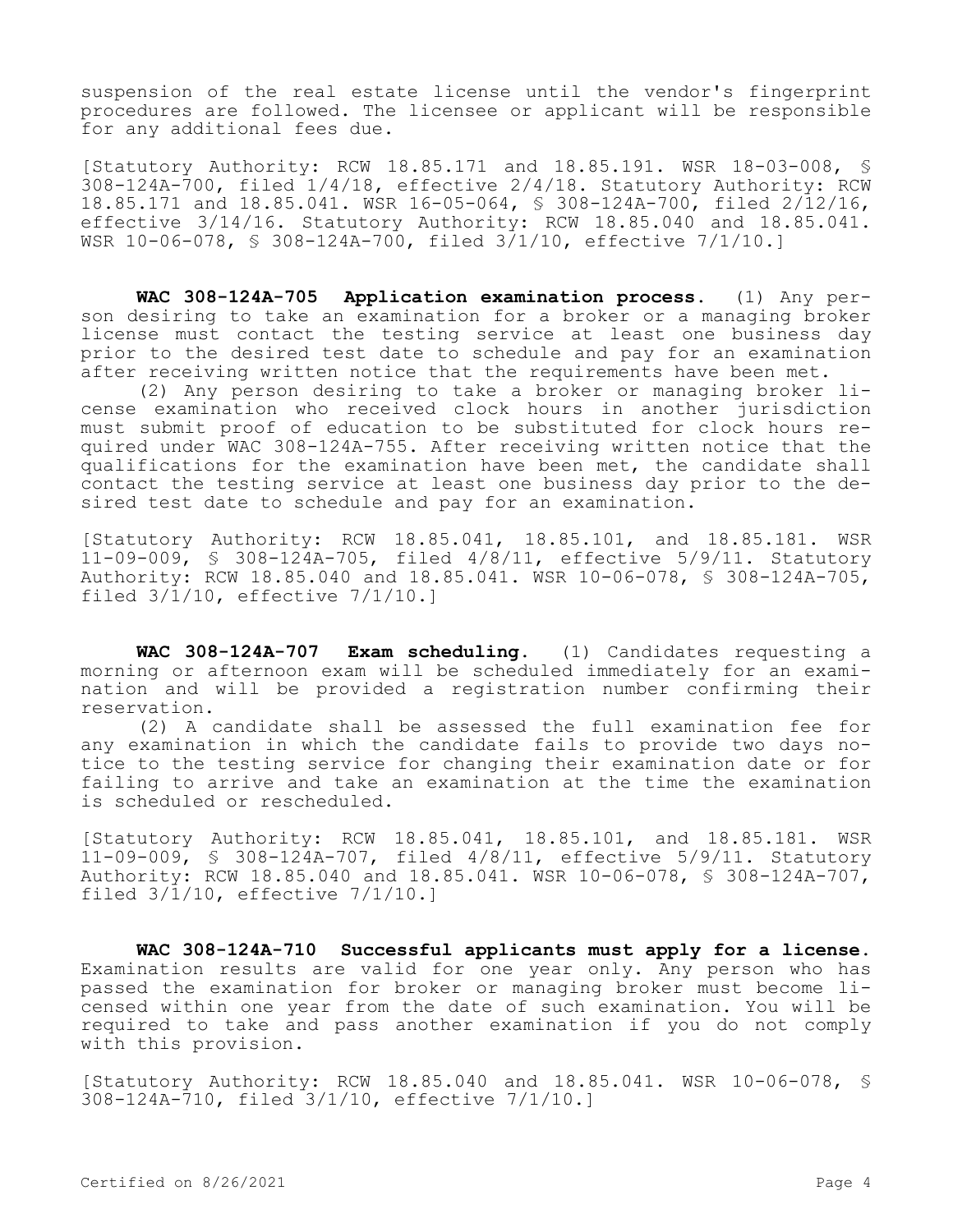**WAC 308-124A-713 Application for managing broker license examination—Other qualification or related experience.** Applications for a managing broker license examination by persons who do not possess three years of actual experience as a full-time broker as required by RCW 18.85.111 who show qualification by reason of practical experience in a business allied with or related to real estate shall be submitted to the real estate program. The application shall be accompanied by a letter requesting approval of alternative qualifications or experience and indicating the basis for such approval. The letter must include a detailed personal history or work resume, with supporting documentation, which will include a certified license affidavit from the issuing agency as applicable. The following are deemed alternative qualifications or experience which may qualify in lieu of three years of full-time broker experience:

(1) Postsecondary education with major study in real estate together with one year experience as a real estate broker actively licensed in good standing in Washington or another state, U.S. possession, or foreign jurisdiction with similar licensing standards.

(2) Full-time experience as a licensed attorney at law, in good standing, with practice in real estate transactions for not less than one year.

(3) Five years' full-time experience as a licensed mortgage broker or loan originator in good standing.

(4) Five years' full-time experience as a licensed limited practice officer or escrow agent in good standing.

(5) Five years' full-time experience as a licensed or certified real property appraiser in good standing.

(6) Five years' full-time experience managing, leasing, selling, or buying real property on behalf of a third-party corporation, limited liability company, or partnership.

All experience time periods referenced in WAC 308-124A-713 shall have been completed within the six years immediately preceding the date of application.

[Statutory Authority: RCW 18.85.041 and chapter 18.85 RCW. WSR 18-23-062, § 308-124A-713, filed 11/16/18, effective 12/17/18. Statutory Authority: RCW 18.85.040 and 18.85.041. WSR 10-06-078, § 308-124A-713, filed 3/1/10, effective 7/1/10.]

**WAC 308-124A-715 Unsuccessful managing broker applicants—Alternate qualifications.** The managing broker applicant who is approved to take the exam based upon alternate qualifications or experience pursuant to WAC 308-124A-713 and subsequently fails the exam is not permitted to repeat the exam using alternative qualifications or experience.

[Statutory Authority: RCW 18.85.041 and chapter 18.85 RCW. WSR 18-23-062, § 308-124A-715, filed 11/16/18, effective 12/17/18. Statutory Authority: RCW 18.85.040 and 18.85.041. WSR 10-06-078, § 308-124A-715, filed 3/1/10, effective 7/1/10.]

**WAC 308-124A-720 Application for real estate examination, licensed in another jurisdiction.** (1) Any person applying for a broker or managing broker examination who is actively licensed in the same or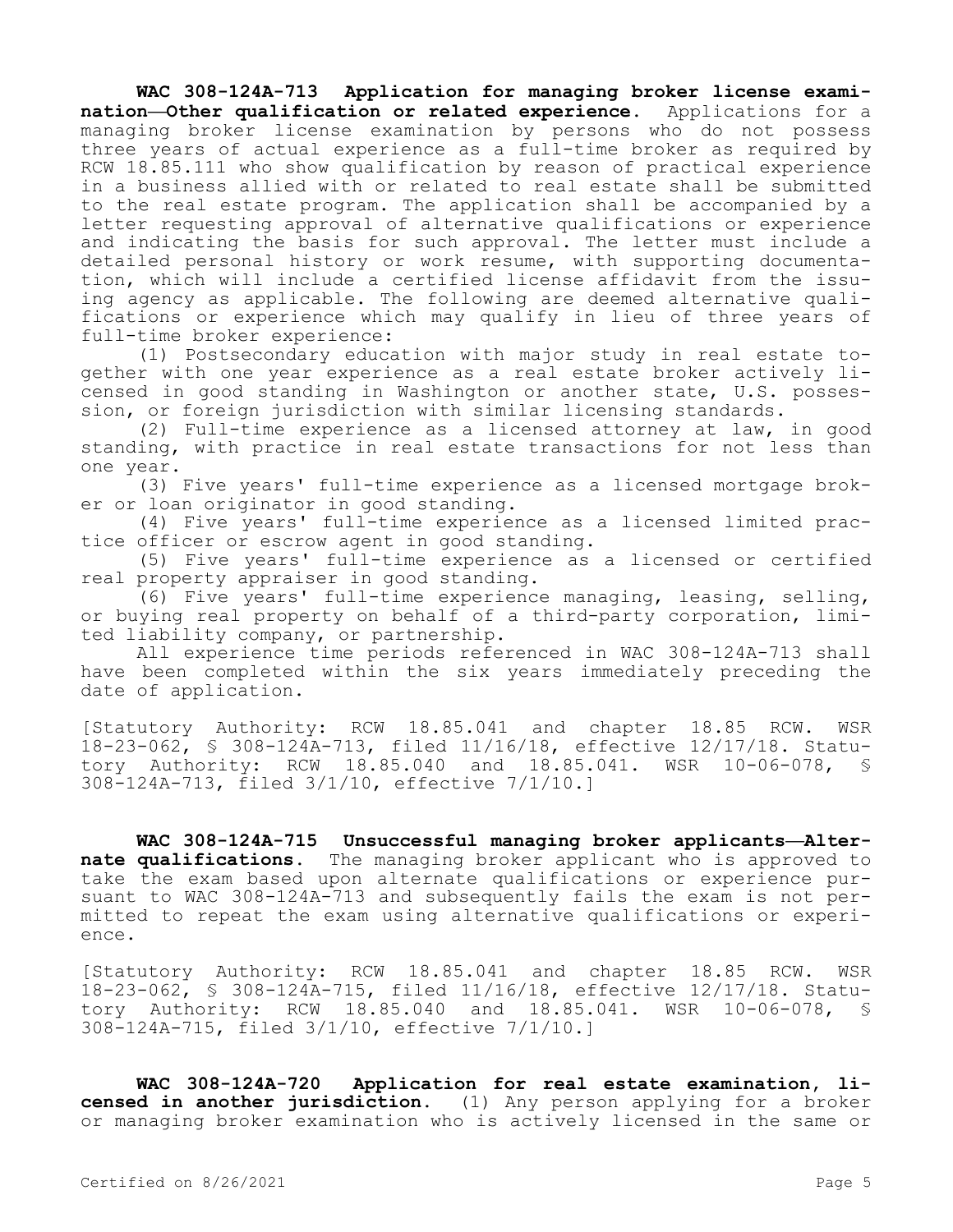greater capacity in another jurisdiction and has maintained his or her license in good standing or who was actively licensed in the same or greater capacity in good standing within the preceding six months is only required to take the Washington law portion of the examination.

(2) Any person applying to take the examination under this section shall submit evidence of licensure in another jurisdiction by a license verification form completed by the licensure authority in such jurisdiction.

(3) After receiving notification that the qualifications for the examination have been verified by the department, the candidate shall contact the testing service at least one day prior to the desired test date to schedule and pay for an examination. Candidates requesting a morning or afternoon exam shall be scheduled immediately for an examination and will be provided with a registration number confirming their reservation.

(4) The director, upon advice of the Washington state real estate commission, may consider entering into written recognition agreements with other jurisdictions which license brokers and managing brokers similarly to Washington state. The recognition agreement(s) shall require the other jurisdiction to grant the same licensing process to licensees of Washington state as is offered by Washington state to license applicants from other jurisdictions.

[Statutory Authority: RCW 18.85.041, 18.85.101, and 18.85.181. WSR 11-09-009, § 308-124A-720, filed 4/8/11, effective 5/9/11. Statutory Authority: RCW 18.85.040 and 18.85.041. WSR 10-06-078, § 308-124A-720, filed 3/1/10, effective 7/1/10.]

**WAC 308-124A-725 Application for license or endorsement.** A person who desires to be licensed as a real estate broker, managing broker or endorsed as a branch manager or designated broker, shall make application on a form approved by the director and the broker and managing broker application shall be signed by the designated broker to whom the license will be issued. The branch manager may sign for the designated broker for licenses to be issued to that branch office.

[Statutory Authority: RCW 18.85.040 and 18.85.041. WSR 10-06-078, § 308-124A-725, filed 3/1/10, effective 7/1/10.]

**WAC 308-124A-726 Reversion from managing broker to broker license.** A managing broker may apply to revert from a managing broker license to a broker license by completing the department form and paying all fees, if applicable. If the managing broker is in active status, the managing broker needs to secure the designated broker's signature acknowledging the reversion of managing broker license to a broker's license. The new broker license renewal date remains the same. To revert to a managing broker license the broker must meet all of the requirements listed in RCW 18.85.111 including taking the examination.

[Statutory Authority: RCW 18.85.041. WSR 13-14-077, § 308-124A-726, filed 7/1/13, effective 8/1/13.]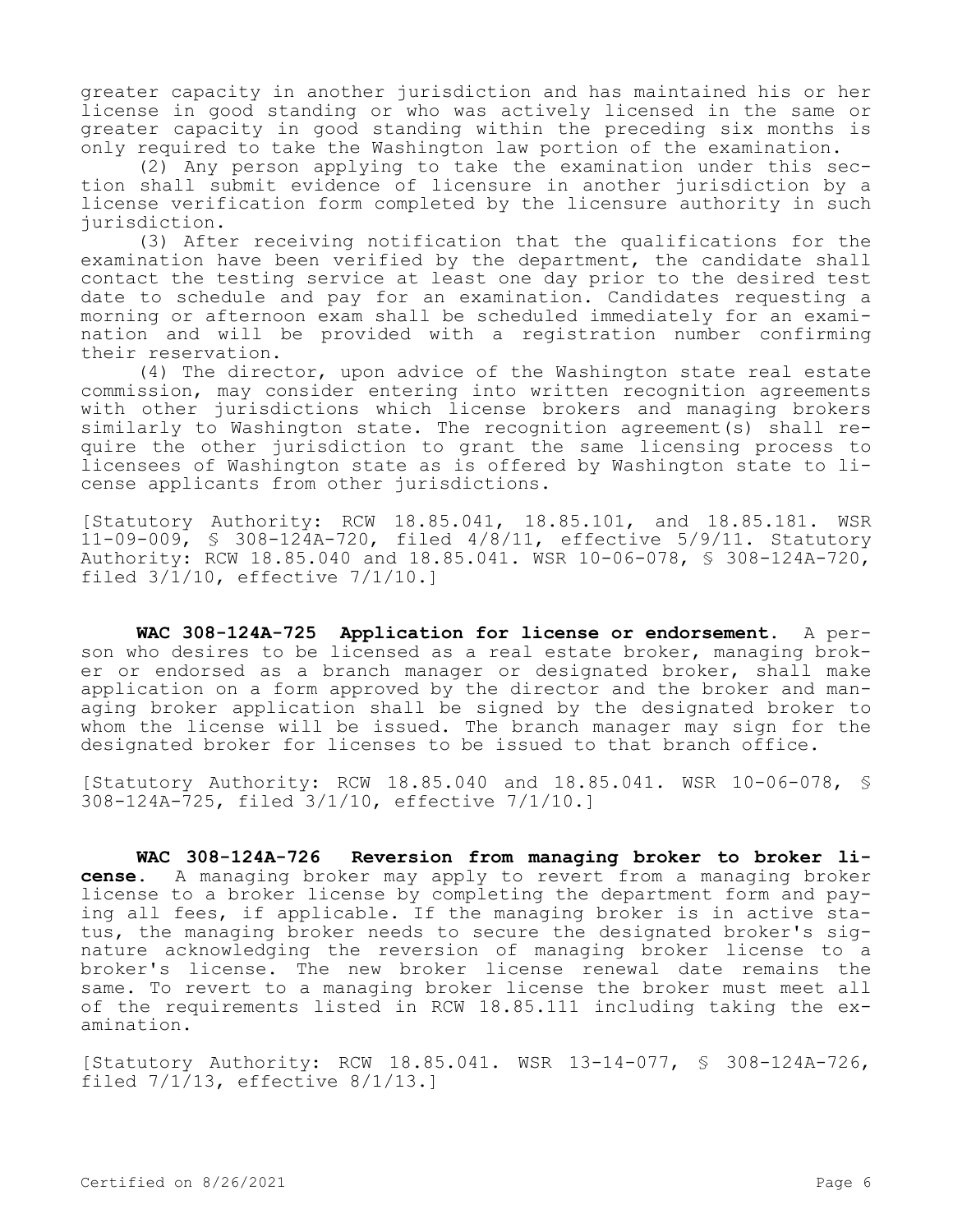**WAC 308-124A-727 Application as broker license for interim period.** Applicants for a broker's license may commence working on or after the postmark date of delivery to the department of the following:

(1) Notice of passing the examination;

(2) License application form;

(3) Verification that the department's authorized vendor fingerprint process was followed; and

(4) License fees.

The completed license application form shall serve as an interim license for a period up to forty-five days unless grounds exist to take disciplinary action against the license under RCW 18.235.130 and 18.85.361.

[Statutory Authority: RCW 18.85.171 and 18.85.041. WSR 16-05-064, § 308-124A-727, filed 2/12/16, effective 3/14/16. Statutory Authority: RCW 18.85.040 and 18.85.041. WSR 10-06-078, § 308-124A-727, filed 3/1/10, effective 7/1/10.]

**WAC 308-124A-730 Broker, managing brokers—Termination of services.** (1) A person licensed as a broker or managing broker may perform duties and activities only under the direction and supervision of a licensed managing broker, branch manager or designated broker and as a representative of the firm. This licensed relationship may be terminated unilaterally by either the broker, managing broker, branch manager or designated broker.

(a) All terminations shall be by written notice by the broker or managing broker, or branch manager to the designated broker or the designated broker's delegated representative; or by the designated broker to the broker, managing broker or branch manager.

(b) All notices of termination shall be given to the real estate program without delay and such notice shall be accompanied by and include the surrender of the real estate license.

(c) The managing broker, branch manager or designated broker may not condition his or her surrender of license to the real estate program upon performance of any act by the broker or managing broker.

(d) If the license cannot be surrendered because the managing broker or designated broker is conditioning the surrender of the license, the licensee shall so advise the department in writing.

(e) Upon receipt of the licensee's written statement about the conditioned release of the license, the real estate program shall process the release or license transfer.

(f) The termination date shall be the postmark date, fax date or date the license is hand delivered to the real estate program.

(2) If the license cannot be surrendered to the real estate program because the license has been lost, the licensee and the responsible managing broker, branch manager or the designated broker shall submit a letter of release. No license transfers shall be permitted unless the license is surrendered or the letter of release is submitted and filed with the real estate program.

[Statutory Authority: RCW 18.85.040 and 18.85.041. WSR 10-06-078, § 308-124A-730, filed 3/1/10, effective 7/1/10.]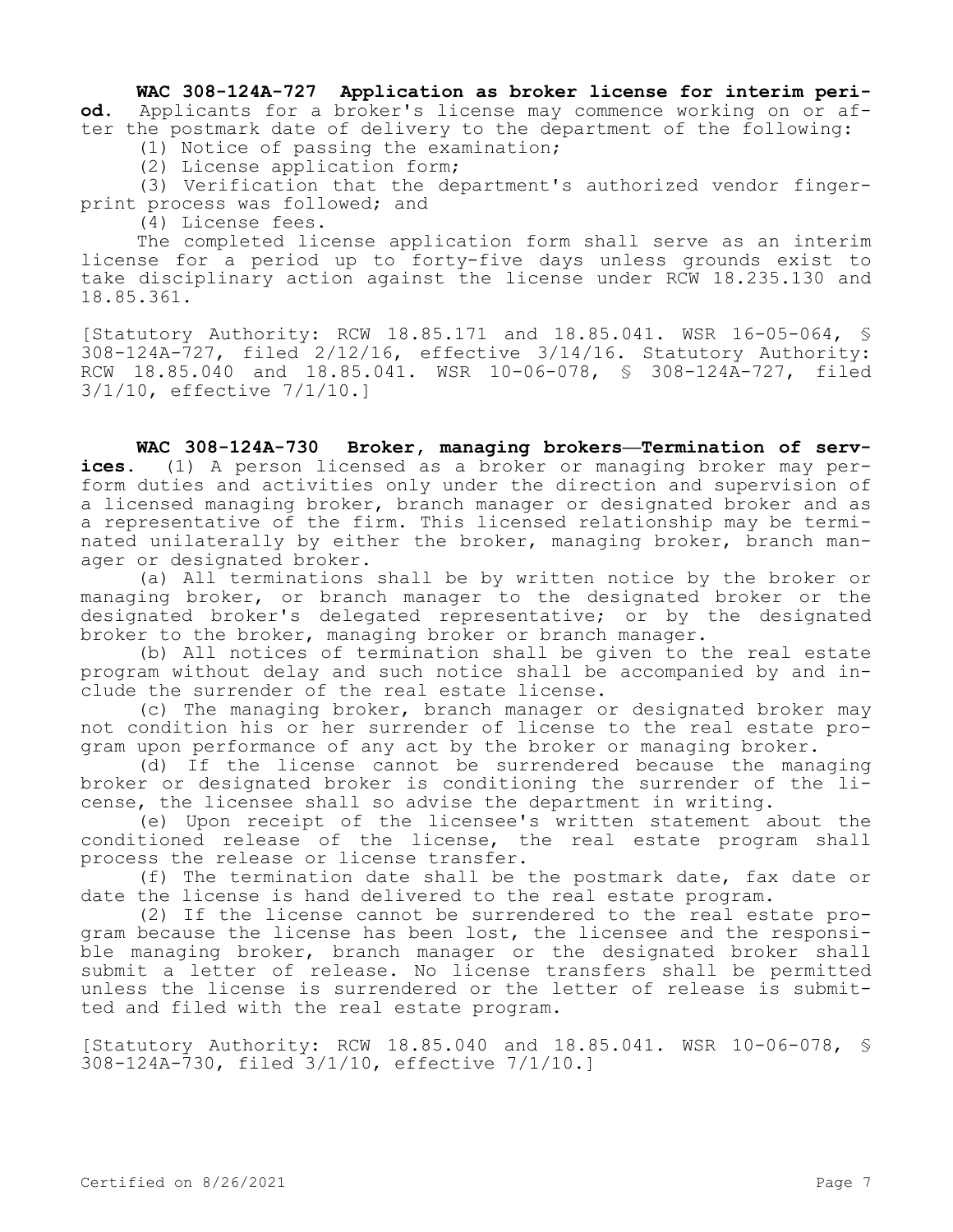**WAC 308-124A-735 Firm licenses.** Licenses issued to firms expire two years from the date of issuance.

[Statutory Authority: RCW 18.85.040 and 18.85.041. WSR 10-06-078, § 308-124A-735, filed 3/1/10, effective 7/1/10.]

**WAC 308-124A-740 Firm license renewal.** Proof required. Applicants for renewal of a firm license shall furnish proof of current master business license renewed by authority of the secretary of state.

[Statutory Authority: RCW 18.85.040 and 18.85.041. WSR 10-06-078, § 308-124A-740, filed 3/1/10, effective 7/1/10.]

**WAC 308-124A-750 Application for managing broker license examination—Clock hour requirements.** (1) Applicants for the managing broker's examination shall have successfully completed ninety clock hours of approved real estate instruction in addition to any other clock hours completed and used to satisfy requirements of chapter 18.85 RCW. Instruction must include a course in advanced real estate law, a course in real estate brokerage management, and a course in business management. All courses completed to satisfy this requirement must be approved subject matter as defined in WAC 308-124H-820 and be at least thirty clock hours in length and include a comprehensive examination. Courses must be completed within three years prior to applying for the managing broker's examination.

(2) Courses in advanced real estate law, real estate brokerage management, and business management, used to satisfy continuing education requirements within three years of applying for the managing broker's examination shall satisfy the requirements of subsection (1) of this section provided the applicant successfully completed a comprehensive examination. Licensees will be required to provide additional approved course work if they have submitted advanced real estate law, brokerage management, or business management education classes to satisfy any other continuing educational requirements.

[Statutory Authority: RCW 18.85.041, 18.85.101, and 18.85.181. WSR 11-09-009, § 308-124A-750, filed 4/8/11, effective 5/9/11. Statutory Authority: RCW 18.85.040 and 18.85.041. WSR 10-06-078, § 308-124A-750, filed 3/1/10, effective 7/1/10.]

**WAC 308-124A-755 Substitution of clock hours.** (1) The director may allow for substitution of the clock hour requirements in RCW 18.85.141 and 18.85.111 if the individual is qualified by completing equivalent educational course work in any institution of higher education or degree granting institution.

(2) Individuals requesting approval for real estate equivalent educational course work shall submit a transcript of course work completed from an institution of higher education or a degree granting institution together with an application for the license examination. The department may also require certification from an authorized representative of the institution of higher education or degree granting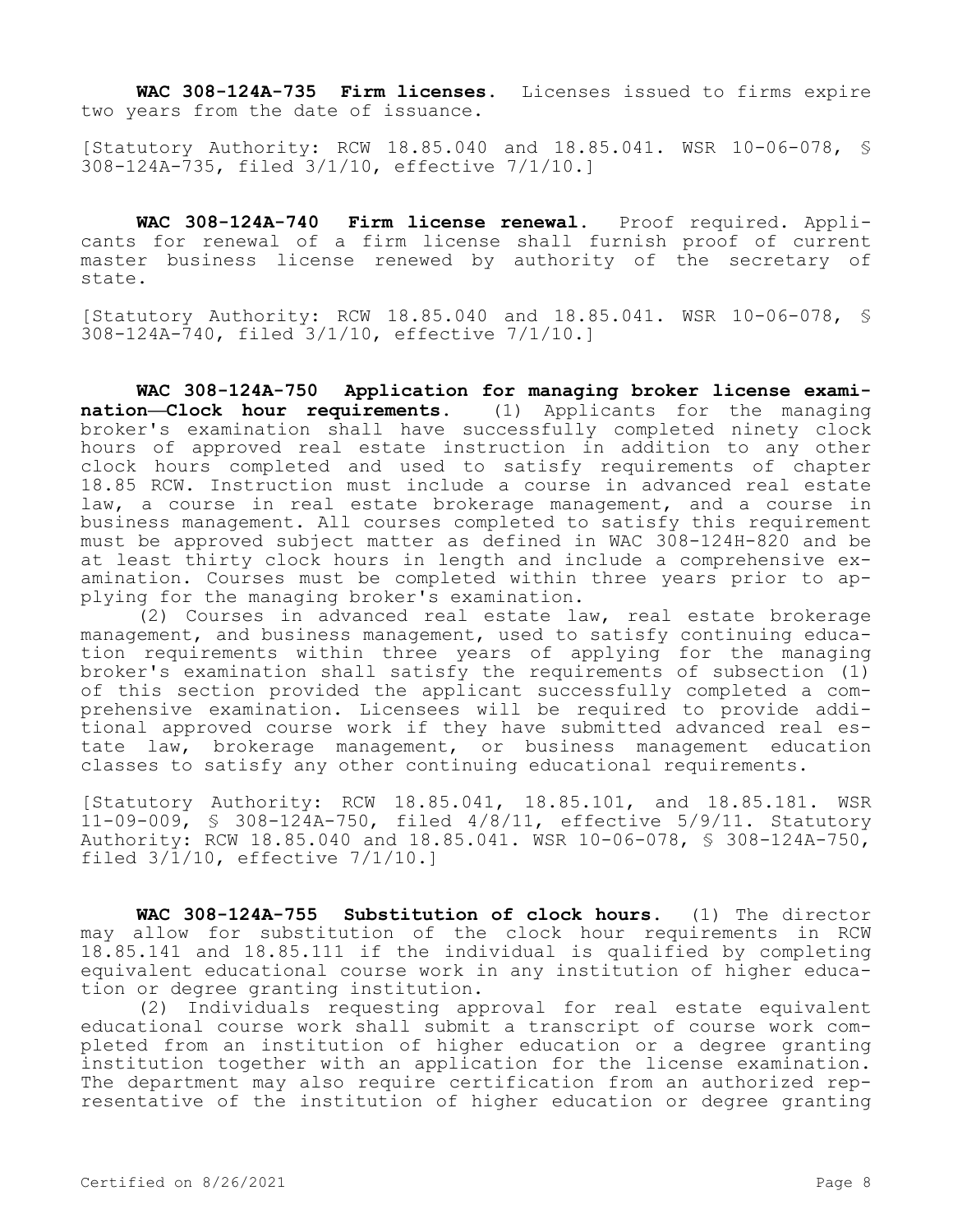institution that the course work satisfies the department's prescribed course content or curriculum for a given course(s).

[Statutory Authority: RCW 18.85.040 and 18.85.041. WSR 10-06-078, § 308-124A-755, filed 3/1/10, effective 7/1/10.]

**WAC 308-124A-760 Grading of examinations.** (1) To pass the broker examination a minimum scaled score of 70 is required on each portion. The broker examination shall consist of two portions:

(a) The national portion consisting of questions that test general real estate practices; and

(b) The state portion consisting of questions that test on Washington laws and regulations related to real estate licensing.

(2) To pass the managing broker examination a minimum scaled score of 75 is required on each portion. The managing broker examination shall consist of two portions:

(a) The national portion consisting of simulation examination questions that test general real estate brokerage practices which include information gathering and decision-making aspects. A candidate must achieve a minimum scaled score of 75 on each aspect to pass the entire portion; and

(b) The state portion consisting of simulation examination questions that test on Washington laws and regulations related to real estate licensing, and the closing/settlement process.

(3) A passing score for a portion of an examination is valid for a period of six months.

[Statutory Authority: RCW 18.85.041. WSR 18-02-091, § 308-124A-760, filed 1/3/18, effective 2/3/18; WSR 13-14-077, § 308-124A-760, filed 7/1/13, effective 8/1/13. Statutory Authority: RCW 18.85.040 and 18.85.041. WSR 10-06-078, § 308-124A-760, filed 3/1/10, effective 7/1/10.]

**WAC 308-124A-765 Reexamination.** An applicant who failed the examination or failed to appear for a scheduled examination may apply for reexamination by contacting the testing service to schedule and pay for an examination. Managing broker exam applicants who applied using alternate qualifications and failed the examination must comply with the provisions of WAC 308-124A-750.

[Statutory Authority: RCW 18.85.040 and 18.85.041. WSR 10-06-078, § 308-124A-765, filed 3/1/10, effective 7/1/10.]

**WAC 308-124A-770 Examination procedures.** (1) Each applicant will be required to present one piece of valid government issued photo-bearing identification. Failure to produce the required identification will result in the applicant being refused admission to the examination.

(2) Applicants are prohibited from:

(a) Talking to other examinees during the examination unless specifically directed or permitted to do so by a test monitor.

(b) Attempting to communicate or record any information.

(c) Using unauthorized materials during any portion of the examination.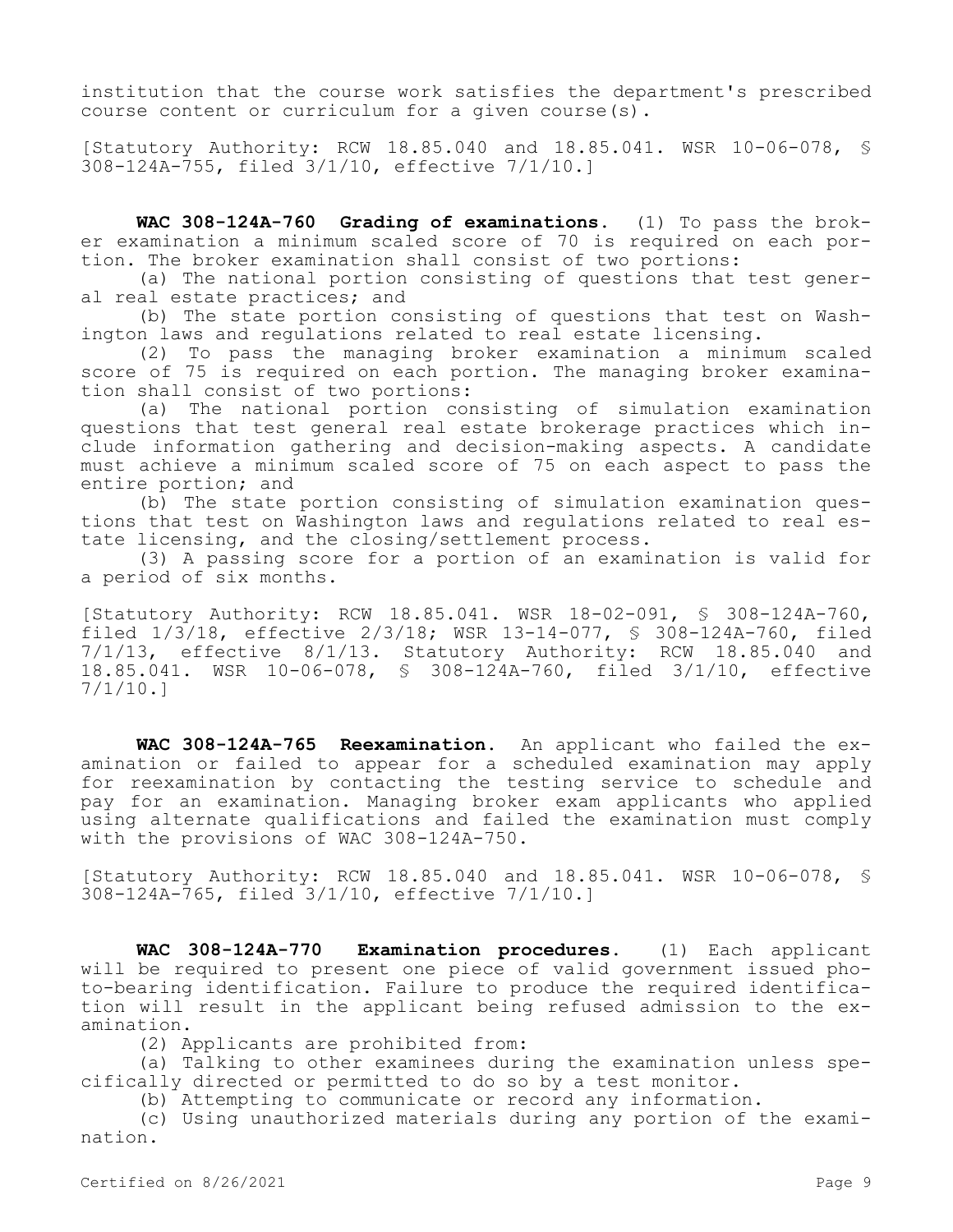(d) Removing test materials and/or notes from the testing room.

(e) Disruptive behavior.

(3) Applicants who participate in any activity listed in subsection (2) of this section will be required to turn in their test materials to the test monitor and leave the examination site. Their opportunity to sit for the examination will be forfeited. Their answer sheet will be voided. A voided answer sheet will not be scored and the examination fee will not be refunded. A candidate must then reapply to take the examination.

(4) Any applicant who was removed from the testing site for any of the reasons listed in subsection (2) of this section will be required to submit a letter to the department requesting permission to retest and stating the circumstances of the event. After receipt of the applicant's letter, the department will review the proctor's report and the applicant's letter and may deny testing for up to one year.

[Statutory Authority: RCW 18.85.040 and 18.85.041. WSR 10-06-078, § 308-124A-770, filed 3/1/10, effective 7/1/10.]

**WAC 308-124A-775 Real estate fees.** These fees are applicable to all original licenses, examination services, and fee generating services issued or performed on or after September 1, 2021, and all renewals for existing licenses with expiration date on or after September 1, 2021. The fees for an original license and renewal include a ten dollar fee which is assessed for the real estate research center for the real estate broker and the real estate managing broker licenses. The following fees shall be charged by the department of licensing:

| <b>Title of Fee</b>                                       | Fee      |
|-----------------------------------------------------------|----------|
| Real estate broker:                                       |          |
| Application/examination                                   | \$210.00 |
| Reexamination                                             | 210.00   |
| Original license                                          | 223.00   |
| License renewal                                           | 223.00   |
| Late renewal with penalty                                 | 263.00   |
| License print fee                                         | 5.00     |
| Certification                                             | 40.00    |
| Name or address change, transfer or<br>license activation | 0.00     |
| Real estate managing broker:                              |          |
| Application/examination                                   | \$210.00 |
| Reexamination                                             | 210.00   |
| Original license                                          | 320.00   |
| License renewal                                           | 320.00   |
| Late renewal with penalty                                 | 360.00   |
| License print fee                                         | 5.00     |
| Certification                                             | 40.00    |
| Name or address change,<br>transfer or license activation | 0.00     |
| Real estate firm and assumed name<br>license:             |          |
| Original license                                          | \$304.00 |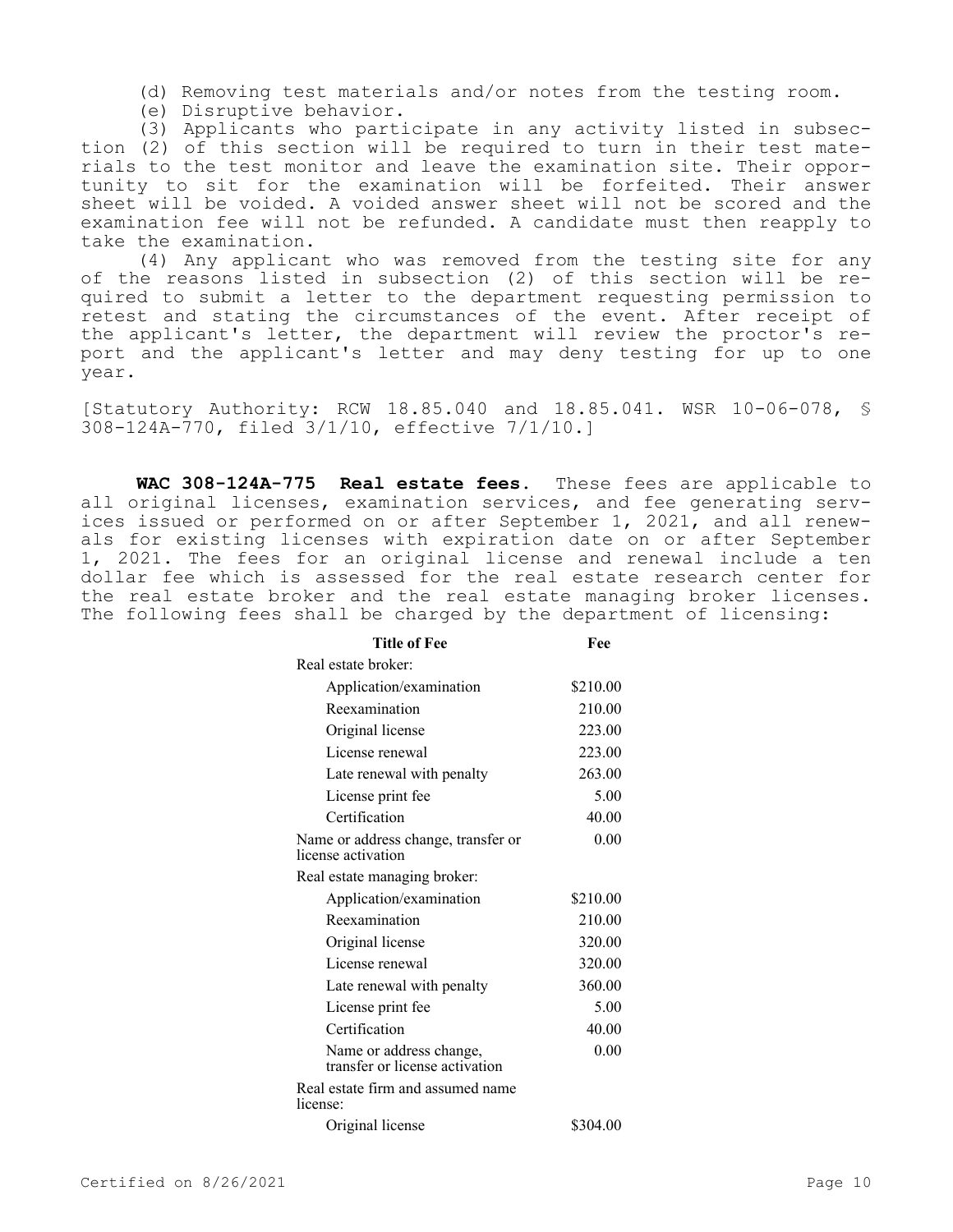| Title of Fee                                              | Fee                    |  |
|-----------------------------------------------------------|------------------------|--|
| License renewal                                           | 304.00                 |  |
| Late renewal with penalty                                 | 345.00                 |  |
| Name or address change                                    | 0.00                   |  |
| License print fee                                         | 5.00                   |  |
| Certification                                             | 40.00                  |  |
| Real estate branch:                                       |                        |  |
| Original license                                          | \$288.00               |  |
| License renewal                                           | 288.00                 |  |
| Late renewal with penalty                                 | 329.00                 |  |
| Certification                                             | 40.00                  |  |
| License print fee                                         | 5.00                   |  |
| Name or address change,<br>transfer or license activation | 0.00                   |  |
| Fingerprint processing                                    | per vendor<br>schedule |  |
| Subsequent fingerprint processing                         | per vendor<br>schedule |  |

Fingerprints rejected by the department, Washington state patrol or FBI may necessitate subsequent fingerprint processing fees.

Fingerprint rolling fee per vendor schedule.

[Statutory Authority: RCW 43.24.086. WSR 21-16-080, § 308-124A-775, filed 8/2/21, effective 9/1/21. Statutory Authority: RCW 18.85.171 and 18.85.041. WSR 16-05-064, § 308-124A-775, filed 2/12/16, effective 3/14/16. Statutory Authority: RCW 18.85.061 and 18.85.451. WSR 10-15-055, § 308-124A-775, filed 7/15/10, effective 8/15/10. Statutory Authority: RCW 18.85.040 and 18.85.041. WSR 10-06-078, § 308-124A-775, filed 3/1/10, effective 7/1/10.]

**WAC 308-124A-780 Reinstatement of a canceled license for nonpayment of renewal fee.** Any person desiring to be reinstated as a real estate licensee within two years of cancellation may have their license reinstated by satisfying either of the following options:

(1) Submission of an application to the director providing proof of the following:

(a) Successful completion of sixty clock hours of approved real estate course work completed within one year preceding the application for reinstatement. A minimum of thirty clock hours must include real estate law;

(b) Payment of all back renewal fees with penalty at the current rate; and

(c) Payment of a reinstatement penalty fine of one hundred dollars; or

(2) Satisfy the procedures and qualifications for initial licensing, including the following:

(a) Successful completion of any applicable licensing examinations; and

(b) Successful completion of required courses pursuant to RCW 18.85.101 and/or 18.85.111, whichever is applicable, within three years preceding the application for reinstatement.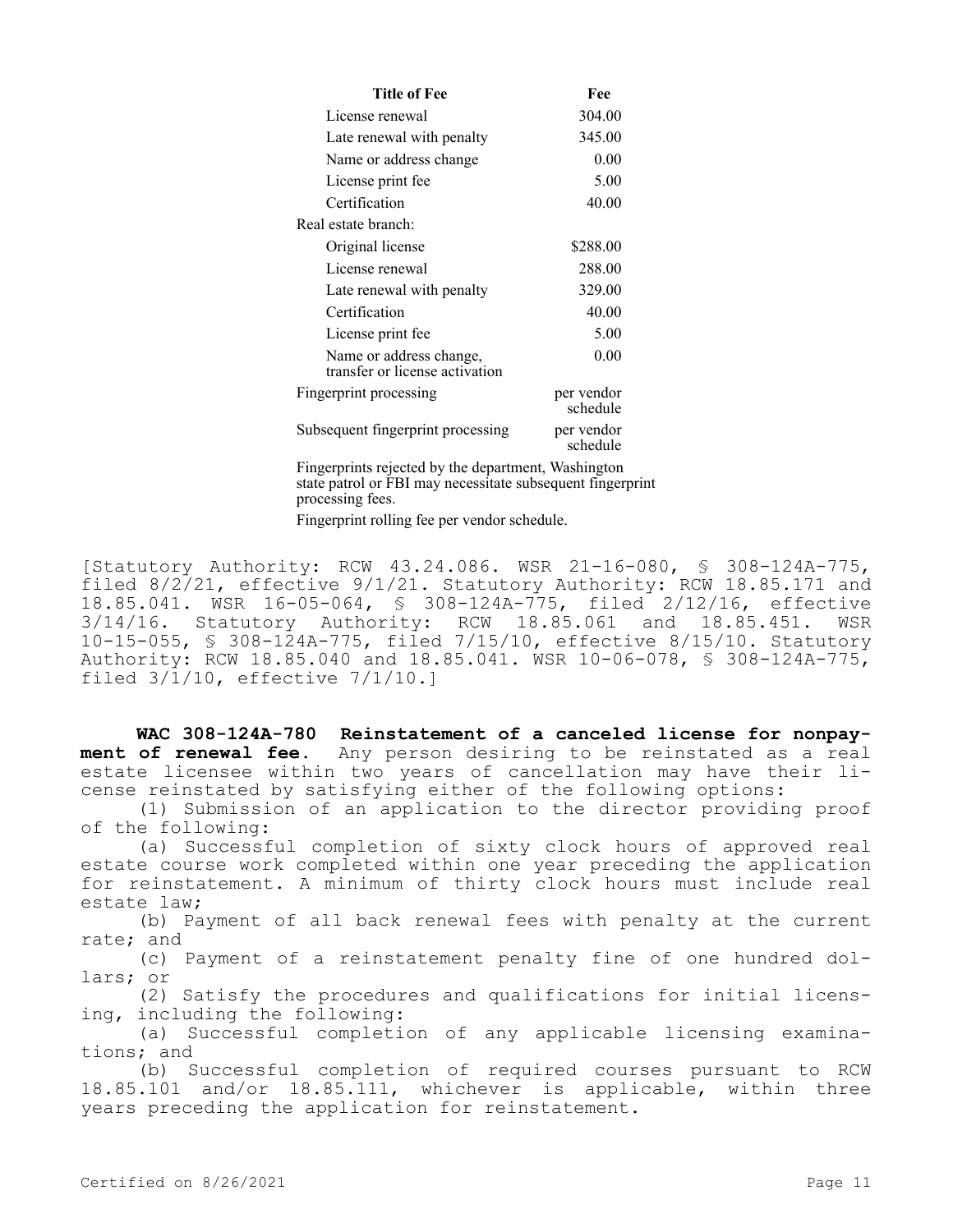(3) Former licensees canceled for nonpayment of fees for periods in excess of two years will be required to satisfy the requirements of subsection (2) of this section.

[Statutory Authority: RCW 18.85.040 and 18.85.041. WSR 10-06-078, § 308-124A-780, filed 3/1/10, effective 7/1/10.]

**WAC 308-124A-785 Broker first active license renewal.** The minimum requirements for a broker to be issued the first renewal of an active license are: The broker has furnished proof of successful completion of ninety clock hours commenced after the date first licensed, from a prescribed curriculum approved by the real estate program, including real estate law, advanced practices and thirty hours in approved continuing education, including the core curriculum.

[Statutory Authority: RCW 18.85.040 and 18.85.041. WSR 10-06-078, § 308-124A-785, filed 3/1/10, effective 7/1/10.]

**WAC 308-124A-788 License activation.** (1) An inactive license may be placed on active status pursuant to RCW 18.85.265.

(2) A broker may use a thirty clock hour course from a curriculum approved by the director, in advanced real estate practices or real estate law for both activation of a license that has been inactive for three or more years and for first renewal of an active license as required in WAC 308-124A-785.

[Statutory Authority: RCW 18.85.041. WSR 13-14-077, § 308-124A-788, filed 7/1/13, effective 8/1/13.]

**WAC 308-124A-790 Continuing education clock hour requirements.**  A licensee shall submit to the department evidence of satisfactory completion of clock hours, pursuant to RCW 18.85.211, in the manner and on forms prescribed by the department.

(1) A licensee applying for renewal of an active license shall submit evidence of completion of at least thirty clock hours of instruction in a course(s) approved by the real estate program and commenced within forty-eight months of a licensee's renewal date. A minimum of fifteen clock hours must be completed within twenty-four months of the licensee's current renewal date, and a portion of that fifteen must include three hours of the prescribed core curriculum defined in WAC 308-124A-800. Up to fifteen clock hours of instruction beyond the thirty clock hours submitted for a previous renewal date may be carried forward to the following renewal date. Failure to report successful completion of the prescribed core curriculum clock hours shall result in denial of license renewal.

(2) The thirty clock hours shall be satisfied by evidence of completion of approved real estate courses as defined in WAC 308-124H-820. A portion of the thirty clock hours of continuing education must include three clock hours of prescribed core curriculum defined in WAC 308-124A-800.

(3) Courses for continuing education clock hour credit shall be commenced after issuance of a first license.

(4) A licensee shall not place a license on inactive status to avoid the continuing education requirement or the post-licensing re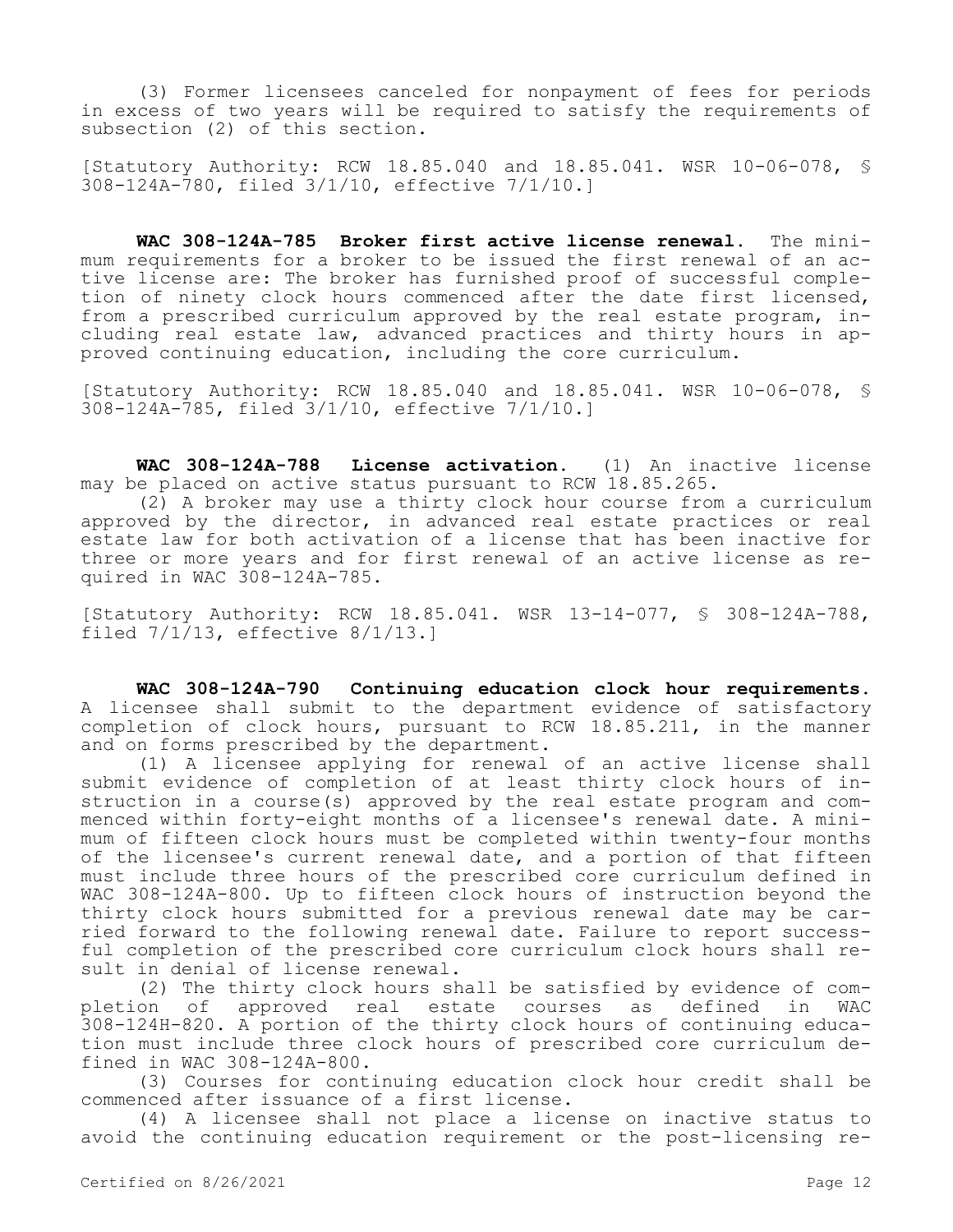quirements. A licensee shall submit evidence of completion of continuing education clock hours to activate a license if activation occurs within one year after the license had been placed on inactive status and the last renewal of the license had been as an inactive license. A licensee shall submit evidence of completing the post-licensing requirements if not previously satisfied upon returning to active status.

(5) Approved courses may be repeated for continuing education credit in subsequent renewal periods.

(6) Clock hour credit for continuing education shall not be accepted if:

(a) The course is not approved pursuant to chapter 308-124H WAC and chapter 18.85 RCW;

(b) Course(s) was taken to activate an inactive license pursuant to RCW 18.85.265(3);

(c) Course(s) submitted to satisfy the requirements of RCW 18.85.101 (1)(c), broker's license, RCW 18.85.211, 18.85.111, managing broker's license and WAC 308-124A-780, reinstatement.

(7) Instructors shall not receive clock hour credit for teaching or course development.

[Statutory Authority: RCW 18.85.041. WSR 14-16-054, § 308-124A-790, filed  $7/29/14$ , effective  $8/29/14$ ; WSR 13-14-077, § 308-124A-790, filed  $7/1/13$ , effective  $8/1/13$ . Statutory Authority: RCW 18.85.041, effective 8/1/13. Statutory Authority: RCW 18.85.041, 18.85.101, and 18.85.181. WSR 11-09-009, § 308-124A-790, filed 4/8/11, effective 5/9/11. Statutory Authority: RCW 18.85.040 and 18.85.041. WSR 10-06-078, § 308-124A-790, filed 3/1/10, effective 7/1/10.]

**WAC 308-124A-800 Defining prescribed core curriculum.** A licensee shall submit to the department evidence of satisfactory completion of at least three clock hours of core curriculum continuing education approved by the director. Core curriculum continuing education is a specific course of study, recommended by the real estate commission for approval by the director that provides practical information on contemporary issues relating to the practices of real estate. The commission may recommend multiple core curricula to address residential, commercial, and property management disciplines or may recommend approval of the same core curriculum if appropriate. Core curriculum may be developed in a separate three clock-hour course or may be three clock hours contained within an approved thirty or less clock-hour course. Core curriculum must be completed within twenty-four months of the licensee's renewal date. Core curriculum commenced within thirtysix months but more than twenty-four months prior to the licensee's renewal date, may not count towards the core curriculum requirement, but may apply as regular continuing education credit for renewal.

[Statutory Authority: RCW 18.85.040 and 18.85.041. WSR 10-06-078, § 308-124A-800, filed 3/1/10, effective 7/1/10.]

**WAC 308-124A-805 Address on designated broker's endorsement.**  The address on the designated broker's endorsement will be the location where the designated broker is the managing broker.

The real estate program will register each firm's address where the designated broker accepts endorsement from other firms.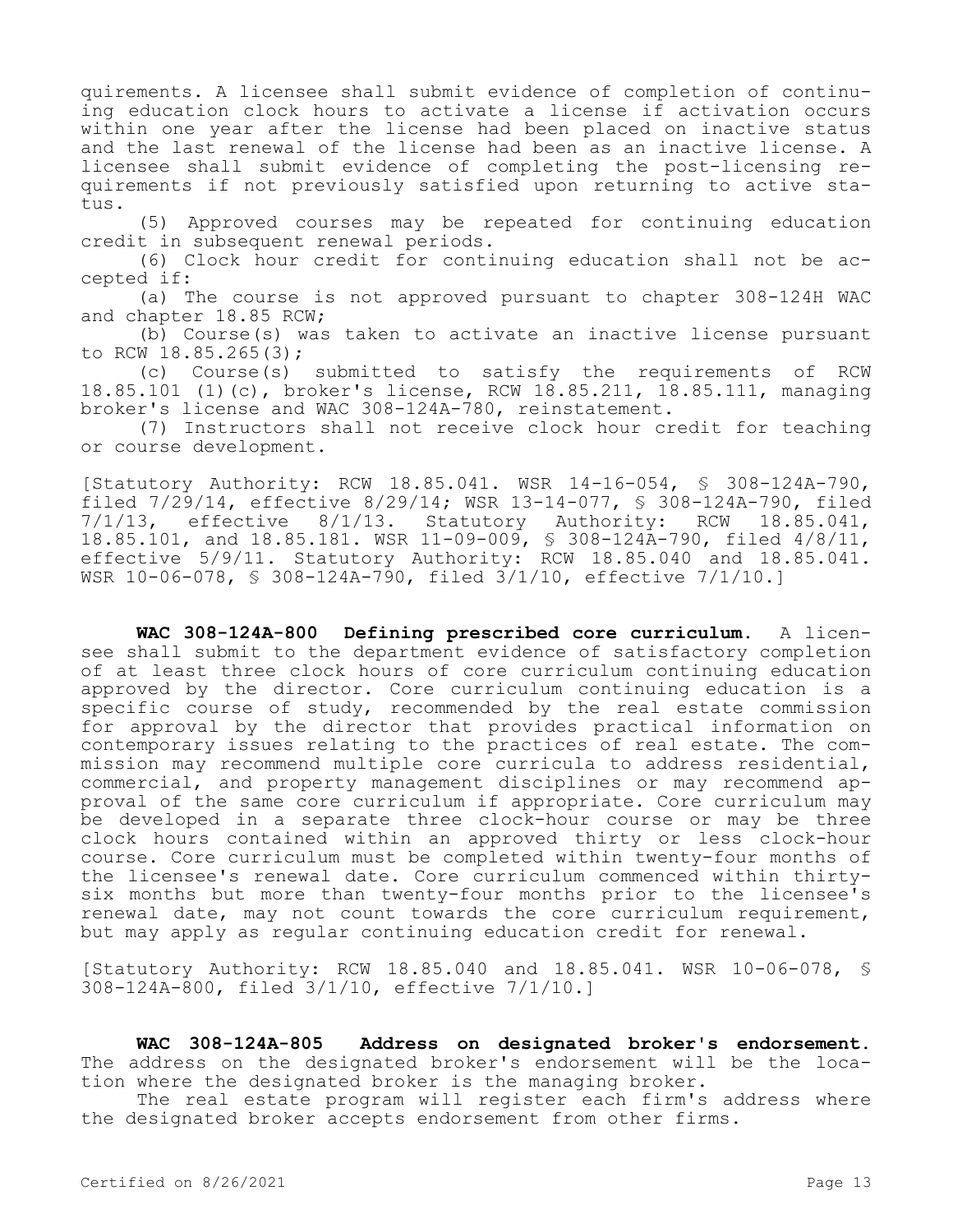[Statutory Authority: RCW 18.85.040 and 18.85.041. WSR 10-06-078, § 308-124A-805, filed 3/1/10, effective 7/1/10.]

**WAC 308-124A-815 Prohibited firm and assumed names.** (1) The department can deny, suspend, or reject a firm name or assumed name if it:

(a) Is derogatory;

(b) Is similar or the same as another licensed firm name;

(c) Implies that the firm is a public agency or part of government;

(d) Implies the firm is a not-for-profit organization;

(e) Implies it is a research organization.

(2) The following are nonexclusive examples of language that are deemed to be similar when used individually or in combination:

(a) The use of a different corporate designator, for example, Corp., Co., Inc., Ltd., and the like.

(b) The addition or deletion of an article or conjunction from the name, such as "the," "a," or "and."

(c) The use of a plural.

(d) The use of a geographic designator after the association's name. In the case of affiliates using the same name with a geographic or other designator, written consent will be required from the parent or affiliate.

(e) The abbreviation of a word in the same name.

(f) The substitution of a symbol for a word or vice versa.

(g) The use of the terms "realty," "real estate," "group," "realtors," or "firm."

(3) A real estate firm shall not advertise in any manner using a name which has not been licensed by the department. A bona fide franchisee may be licensed using the name of the franchisor with the firm name of the franchisee.

[Statutory Authority: RCW 18.85.041 and chapter 18.85 RCW. WSR 18-23-063, § 308-124A-815, filed 11/16/18, effective 12/17/18. Statutory Authority: RCW 18.85.041. WSR 13-14-077, § 308-124A-815, filed 7/1/13, effective 8/1/13. Statutory Authority: RCW 18.85.040 and 18.85.041. WSR 10-06-078, § 308-124A-815, filed 3/1/10, effective 7/1/10.]

**WAC 308-124A-825 Change of designated broker.** Submit a statement signed by both the outgoing designated broker and the incoming designated broker, listing all outstanding client trust liabilities, pending transactions, and certifying sufficient funds are in trust to meet client trust liabilities.

[Statutory Authority: RCW 18.85.040 and 18.85.041. WSR 10-06-078, § 308-124A-825, filed 3/1/10, effective 7/1/10.]

**WAC 308-124A-830 Firm closing—Designated broker responsibility.**  Designated brokers will be responsible for providing the department a closing firm affidavit when closing the firm.